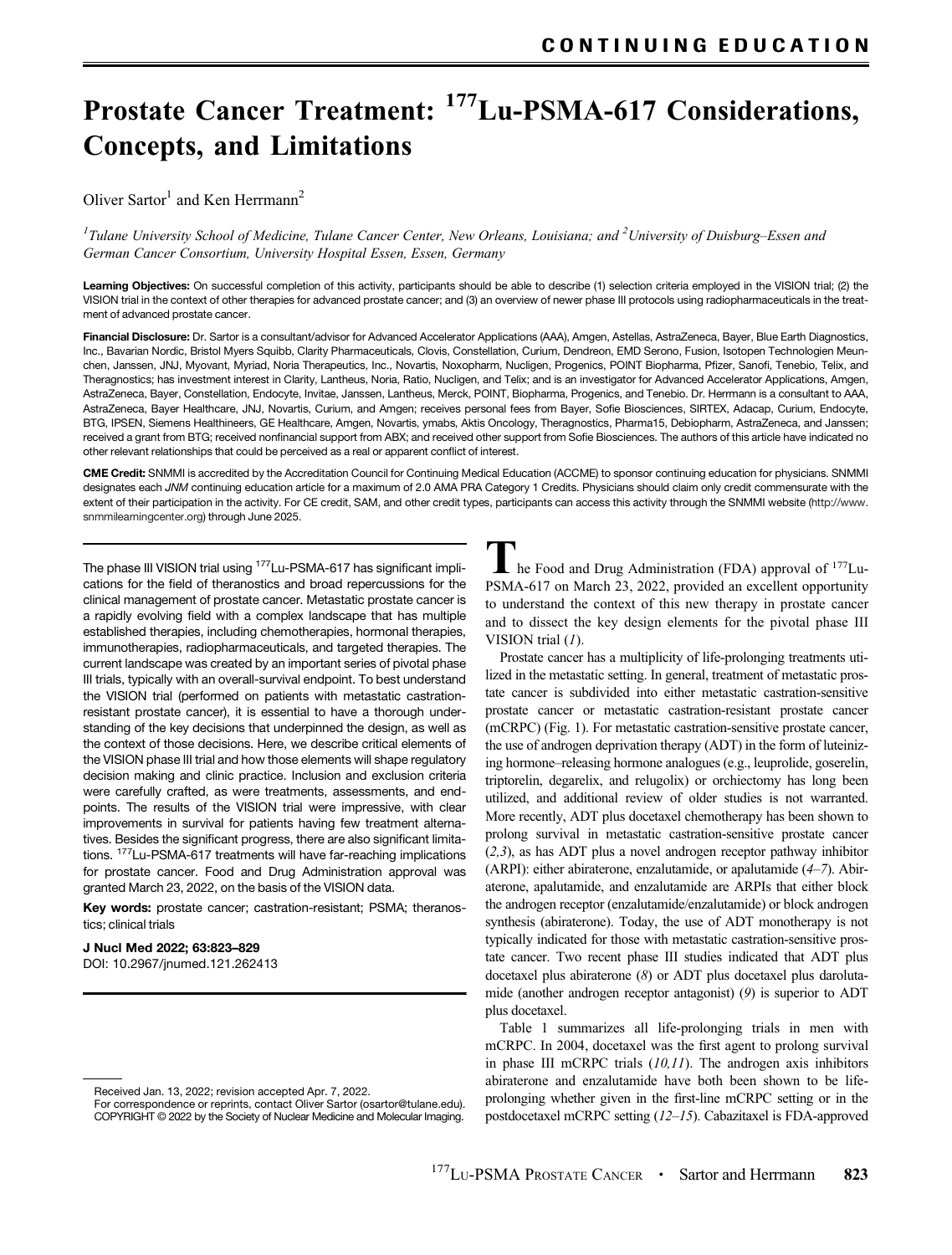<span id="page-1-0"></span>

FIGURE 1. Schema of clinical disease state model of prostate cancer before VISION. (Adapted from ([33](#page-6-0)).)

in the postdocetaxel setting of mCRPC ([16](#page-6-0)) but has also been shown to be active in the post-ARPI and postdocetaxel setting  $(17)$  $(17)$  $(17)$ . The use of 223Ra-dichloride has been shown to be life-prolonging in the preor postdocetaxel setting ([18](#page-6-0)). Sipuleucel-T, an immunotherapy, has been shown to prolong survival in asymptomatic or minimally symptomatic mCRPC patients (predominantly before chemotherapy) ([19](#page-6-0)). Those men with mCRPC and homologous recombination repair defects (such as BRCA1 and BRCA2) live longer after ARPI or after ARPI/docetaxel ([20](#page-6-0)).

The VISION trial was clearly conducted in the post-ARPI and posttaxane mCRPC setting, and the recent regulatory approval of <sup>177</sup>Lu-PSMA-617 clearly follows the VISION eligibility criteria.

## **THERANOSTICS**

There have been tremendous improvements in theranostics and targeted radiopharmaceuticals over the past decade, and what once was an obscure area of oncology has now emerged as a key component in developmental therapeutics ([21](#page-6-0)). Traditional pharmaceutical companies were slow to embrace this field given the early scientific successes that were commercial failures ([22](#page-6-0)). It is hard to make investments in a field when the dividends from that investment are difficult to realize. Reasons for commercial failure have been discussed, but reimbursement and the competitive landscape are clearly features of importance.

Though it is debatable when radiopharmaceuticals were embraced in broader cancer circles, the clear success of 223Radichloride in prolonging overall survival (OS) in mCRPC was a catalyst for invest-

ment and further research ([18](#page-6-0)). Earlier studies leading to FDA approval for 89Sr-chloride and 153Sm-lexidronam demonstrated only palliative benefit  $(23-25)$  $(23-25)$  $(23-25)$  $(23-25)$  $(23-25)$ . The success of  $223$ Ra-dichloride, followed by success in treating neuroendocrine tumors with  $177$ Lu-DOTATATE ([26](#page-6-0)), has been key for commercial involvement ([Table 2](#page-2-0)). Key to regulatory approval is the pivotal trial design and execution. In this article, the design elements for the VISION trial  $(1)$  $(1)$  $(1)$  will be emphasized, with some explanatory details where controversy existed ([Fig. 2\)](#page-2-0). As in any trial design, there are many choices to be made, and these choices as a whole shape the way patients are included, treated, followed, and assessed.

| Agent                                | Trade name                                              | Year of FDA<br>approval | Primary endpoint                                   | Indication                                          |
|--------------------------------------|---------------------------------------------------------|-------------------------|----------------------------------------------------|-----------------------------------------------------|
| 89 <sub>Sr-chloride</sub>            | Metastron (GE Healthcare)                               | 1993                    | Pain/analgesics                                    | Painful skeletal metastases                         |
| <sup>153</sup> Sm-lexidronam         | Quadramet (Dow Chemical<br>Co.                          | 1997                    | Pain/analgesics                                    | Painful osteoblastic<br>metastases                  |
| <sup>90</sup> Y-ibritumomab tiuxetan | Zevalin (Acrotech<br>Biopharma)                         | 2002                    | Tumor response rate                                | Low-grade or follicular<br>lymphoma                 |
| <sup>131</sup> I-tositumomab         | Bexxar (GlaxoSmithKline)                                | 2003                    | Tumor response rate                                | Low-grade or follicular<br>lymphoma                 |
| <sup>223</sup> Ra-dichloride         | Xofigo (Bayer)                                          | 2013                    | <b>OS</b>                                          | <b>mCRPC</b>                                        |
| <sup>177</sup> Lu-DOTATATE           | Lutathera (Advanced<br>Accelerator Applications)        | 2018                    | Progression-free survival                          | Select neuroendocrine<br>tumors                     |
| <sup>131</sup> I-iobenguane          | Azedra (Progenics<br>Pharmaceuticals)                   | 2018                    | Lower blood pressure<br>and tumor response<br>rate | Select pheochromocytoma<br>or paraganglioma         |
| $177$ Lu-PSMA-617                    | Pluvictoa (Advanced<br><b>Accelerator Applications)</b> | 2022                    | OS and rPFS                                        | PSMA PET-positive<br>mCRPC after ARPI and<br>taxane |

TARI F 1 Anticancer Therapeutic Radiopharmaceuticals Currently Approved by Regulators in United States

 $PSMA =$  prostate-specific membrane antigen.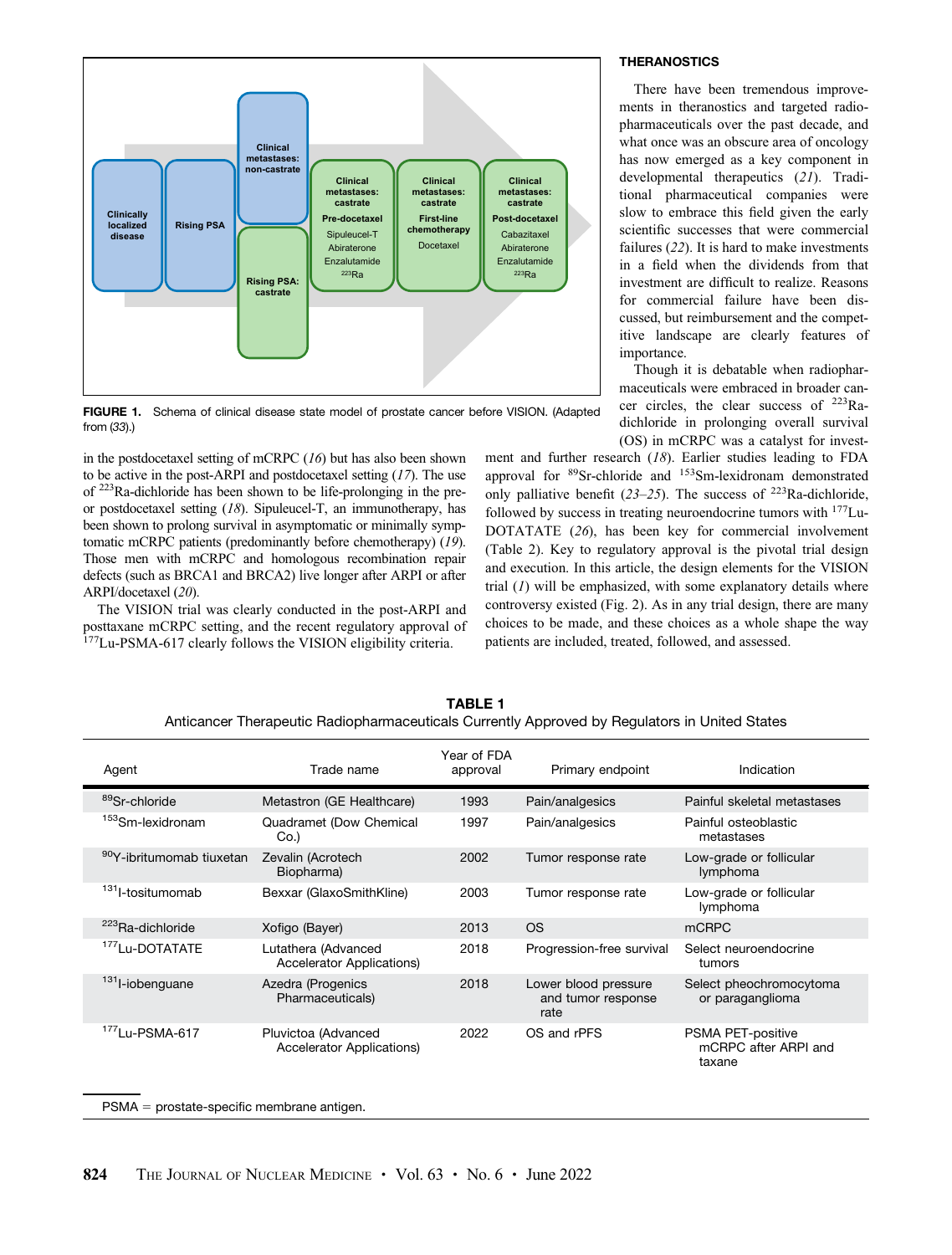TABLE 2 Life-Prolonging Phase III Trials in mCRPC

<span id="page-2-0"></span>

| Trial                                    | Front-line mCRPC                                             |
|------------------------------------------|--------------------------------------------------------------|
| <b>TAX 327</b>                           | Docetaxel/prednisone vs. mitoxantrone/prednisone (10)        |
| SWOG 9916                                | Docetaxel plus estramustine vs. mitoxantrone/prednisone (11) |
| <b>IMPACT</b>                            | Sipuleucel-T vs. nonactivated immune cell control (19)       |
| COU-AA-302                               | Abiraterone/prednisone vs. placebo/prednisone (13)           |
| <b>ALSYMPCA</b>                          | SOC $\pm$ <sup>223</sup> Ra (18)                             |
| <b>PREVAIL</b>                           | Enzalutamide vs. placebo (15)                                |
|                                          | After docetaxel                                              |
| <b>TROPIC</b>                            | Cabazitaxel/prednisone vs. mitoxantrone/prednisone (16)      |
| COU-AA-301                               | Abiraterone/prednisone vs. placebo/prednisone (12)           |
| AFFIRM                                   | Enzalutamide vs. placebo (14)                                |
| <b>ALSYMPCA</b>                          | SOC $\pm$ <sup>223</sup> Ra (18)                             |
|                                          | After ARPI or ARPI plus docetaxel in HRR mutated subset only |
| PROfound                                 | Olaparib vs. abiraterone or enzalutamide (20)                |
|                                          | After ARPI and DOCETAXEL)                                    |
| <b>CARD</b>                              | Cabazitaxel vs. abiraterone or enzalutamide (17)             |
| <b>VISION</b>                            | $SOC \pm P SMA-617$ <sup>177</sup> Lu                        |
|                                          |                                                              |
| $HRR =$ homologous recombination repair. |                                                              |

### VISION STUDY DESIGN ENDPOINTS

First, the phase III VISION trial was explicitly designed for regulatory approval. As such, the endpoints were endpoints that the FDA and other regulatory bodies had previously accepted in the course of successful studies on advanced prostate cancer. The trial was originally designed with a single primary endpoint of OS. The OS endpoint is considered to be the gold standard when assessing outcomes in advanced cancer and has a long, successful track record in mCRPC space, having been previously used for approvals of docetaxel, cabazitaxel, sipuleucel-T, <sup>223</sup>Ra-dichloride, abiraterone, and enzalutamide ([27](#page-6-0)). After the VISION trial had been designed and initiated, a second alternate primary endpoint was added, radiographic progression-free survival (rPFS) or death



**FIGURE 2.** Protocol schema for VISION trial.  $ECOG = Eastern Cooperative Oncology Group;$  $LDH =$  lactate dehydrogenase.

from any cause. This image-based endpoint was in accordance with guidelines created by the Prostate Cancer Working Group 3 ([28](#page-6-0)). This secondary endpoint had been accepted by the FDA as a primary endpoint in the olaparib pivotal trial ([29](#page-6-0)). Both the OS and the rPFS endpoints are calculated from the time of randomization (not treatment). The assessment of rPFS is rigorous and must be in accord with clearly defined time lines and methodologies (conventional imaging, not PET scans). The rPFS endpoint, as specified by the Prostate Cancer Working Group 3, was previously found to be strongly associated with OS in mCRPC. PET imaging has not been shown to be a response biomarker, and the relationship between PSMA PET imaging and OS is not validated.

Secondary endpoints in the VISION trial included several traditional analyses favored by the FDA. These endpoints were

> designed to capture supportive data regarding the activity of the experimental drug relative to the control group. Key secondary endpoints included time to symptomatic skeletal events or death, radiographic objective response using criteria established by RECIST 1.1, and disease control rate as assessed by RECIST 1.1. Symptomatic skeletal events included first use of external-beam radiation therapy to relieve skeletal symptoms, new symptomatic pathologic vertebral or nonvertebral bone fractures, spinal cord compression, or tumorrelated orthopedic surgical intervention as previously used in ALSYMPCA ([18](#page-6-0)). In addition, other endpoints included a confirmed prostate-specific antigen (PSA) response of 50% or more, and healthrelated quality-of-life assessments utilizing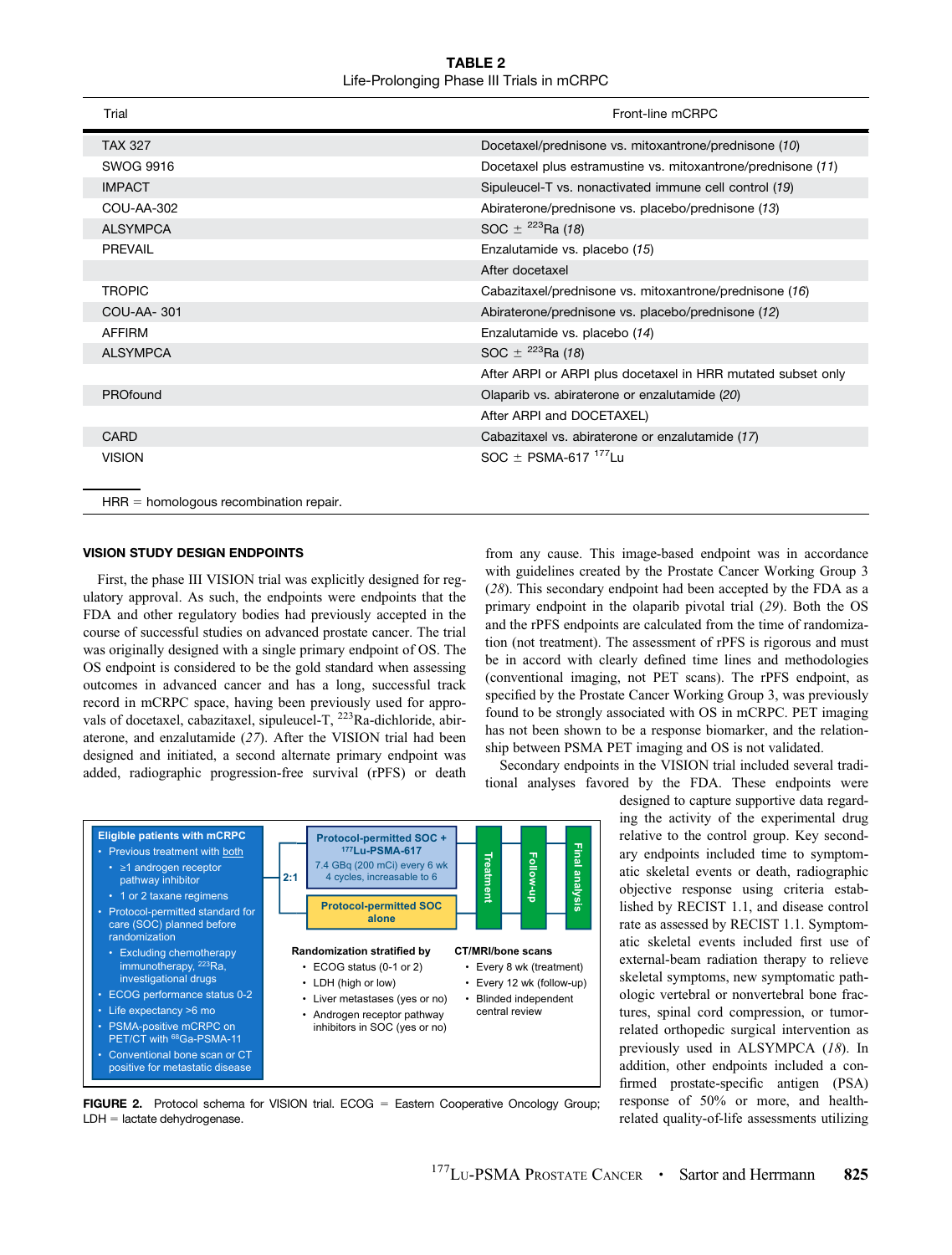the Functional Assessment of Cancer Therapy–Prostate; the Brief Pain Inventory–Short Form; and the EuroQol 5-Dimension, 5- Level Questionnaire. Adverse events were assessed by the National Cancer Institute Common Terminology Criteria for Adverse Events, version 5.0. Importantly, none of these were unfamiliar endpoints. Symptomatic skeletal events are particularly helpful in bone-dominant cancer such as prostate, and symptomatic skeletal event assessments played a key role in the  $^{223}$ Ra approval. The various additional criteria have been standardized and accepted in multiple phase III trials. The use of familiar endpoints that are clinically relevant and readily interpretable is a key feature in regulatory decision making. Health-related quality-oflife measurements are more key for certain countries than for others, but all regulators want to ensure that health-related qualityof-life parameters are not adversely affected by treatments. Of note, PSA is not sufficient for regulatory action despite being the most commonly reported end point in a multiplicity of trials. PSMA PET is not validated as a surrogate for OS and must be viewed only in exploratory terms.

#### VISION ELIGIBILITY CRITERIA

All patients enrolled in VISION had to have mCRPC as determined by conventional imaging (i.e., bone scanning and CT or MRI). Progression at the time of trial entry was required to be documented by PSA or imaging-based criteria. The serum PSA minimum was 2.0 ng/mL. All patients were required to have a castration level of testosterone and to have had disease progression after the use of taxane-based chemotherapy (typically docetaxel) and a novel hormone (i.e., abiraterone or enzalutamide). A variety of other prior treatments, such as olaparib, were allowed but not required. Patients were allowed to have up to 2 prior taxane-based chemotherapies. There was no limit to the number of prior hormonal manipulations. The actual patients enrolled had previously received multiple prior therapies, and very few patients had simply received docetaxel and a novel hormone.

The inclusion criteria for the VISION trial also required the use of PSMA PET imaging (using 68Ga-PSMA-11 concomitantly with a nondiagnostic unenhanced CT scan) within 1–4 wk of therapeutic 177Lu-PSMA injection. PSMA PET/CT imaging was allowed only after all other screening criteria for eligibility had been met. The PSMA PET/CT images were read centrally and, importantly, with positive and negative selection criteria. All patients were required to have at least 1 PSMA PET–positive metastatic lesion. No size criteria were specified for the PET-positive lesion. PSMA positivity was determined relative to liver uptake; in other words, the metastatic lesion had to have uptake greater than that in the liver. A diagnostic-grade contrast-enhanced CT scan of the chest, abdomen, and pelvis (or contrast-enhanced MRI) and total-body bone scintigraphy were also required at baseline. A key feature of the selection criteria by PET/CT imaging involved those metastatic lesions that had PSMA uptake less than liver uptake (deemed PSMA PET–negative). Patients were excluded from trial entry if they had PET-negative visceral lesions (liver or lung) at least 1.0 cm in diameter, PSMA PET–negative lytic bone lesions measuring at least 1.0 cm, or PET-negative lymph nodes measuring at least 2.5 cm. Though <sup>18</sup>F-FDG PET was not utilized, many of these PSMA-negative lesions conjecturally would have 18F-FDG PET positivity.

The lack of 18F-FDG PET in VISION has met with some discussion. Potentially, the use of  $^{18}$ F-FDG PET would have improved the number of responding patients ([30,31](#page-6-0)). In many countries, it is difficult to obtain 2 distinct PET imaging studies, and the requirement of 2 PET imaging studies was debated in the VISION design phase. The decision was made to forego 18F-FDG PET imaging for practical purposes. That decision in retrospect is viewed favorably by many treating physicians, given the unequivocally positive OS outcomes in the VISION trial. That said, there is no question that optimal imaging may eventually prove to have better results. However, optimal imaging is yet to be established in definitive trials with an OS outcome. Thus, until data are presented to the contrary, it is likely that regulators will adopt a PSMA PET–only entry criterion similar to the VISION trial for those being treated with PSMA-targeted radiopharmaceuticals.

In addition to the inclusion criteria for VISION, there were several elements in the exclusion criteria worthy of note. These include patients with bone superscans, poor performance status, and significant degrees of bone marrow suppression. Previous treatment with any of the following within 6 mo of randomization was not allowed:  ${}^{89}Sr$ ,  ${}^{153}Sm$ ,  ${}^{186}Re$ ,  ${}^{188}Re$ ,  ${}^{223}Ra$ , or hemibody irradiation. Previous PSMA-targeted radioligand therapy was not allowed. Patients with superscans on their bone scintigraphy cannot be evaluated for bone scan progression, hence their exclusion.

Timing of assessments included a PSMA PET scan (<sup>68</sup>Ga PSMA-11 was used exclusively) 1–4 wk before protocol-defined treatments began; diagnostic CT or MRI (of the chest, abdomen, and pelvis) and total-body bone scintigraphy were conducted within 4 wk of treatment. Investigators were to specify the standard-of-care (SOC) treatment before randomization (given that novel hormone use was a stratification variable). Bone and CT scans were scheduled every 8 wk ( $\pm$ 4 d) after the first dose of isotope for the first 24 wk then every 12 wk thereafter through the end of treatment. It is critical to note that even if the doses of isotope were delayed, tumor assessments were required to stay on the proper imaging schedule.

### VISION STRATIFICATIONS, RANDOMIZATION, AND TREATMENTS

Simple randomization can fail when treated patients are unbalanced for critical features known to influence prognosis. The use of stratification overcomes this potential issue. The 4 stratification factors included in the VISION trial were serum lactate dehydrogenase ( $>260$  IU/ $\leq 260$  IU), liver metastases (yes/no), Eastern Cooperative Oncology Group performance status score (0–1/2), and inclusion of a novel hormone (typically enzalutamide or abiraterone), as treatment in the protocol permitted SOC. Lactate dehydrogenase, liver metastatic disease, and Eastern Cooperative Oncology Group performance status are known to be of prognostic importance in multiple phase III mCRPC trials, hence their use here. Life-prolonging hormonal therapy (abiraterone and enzalutamide typically) as a stratification factor was used to ensure balance in this potentially important variable.

Eligible patients were randomized in a 2:1 fashion favoring the isotopic treatment plus SOC over SOC alone. The dose and duration of treatment for  $177$ Lu-PSMA-617 were not a simple decision. Much of the prior data were collected after using various doses for variable durations at variable intervals. The dose for VISION was strongly influenced after evidence was initially provided from a phase II prospective Australian trial  $(30)$  $(30)$  $(30)$ . In that single-arm, single-center trial, a median dose of 7.5 MBq of <sup>177</sup>Lu-PSMA-617 was administered every 6 wk up to 4 doses. The outcomes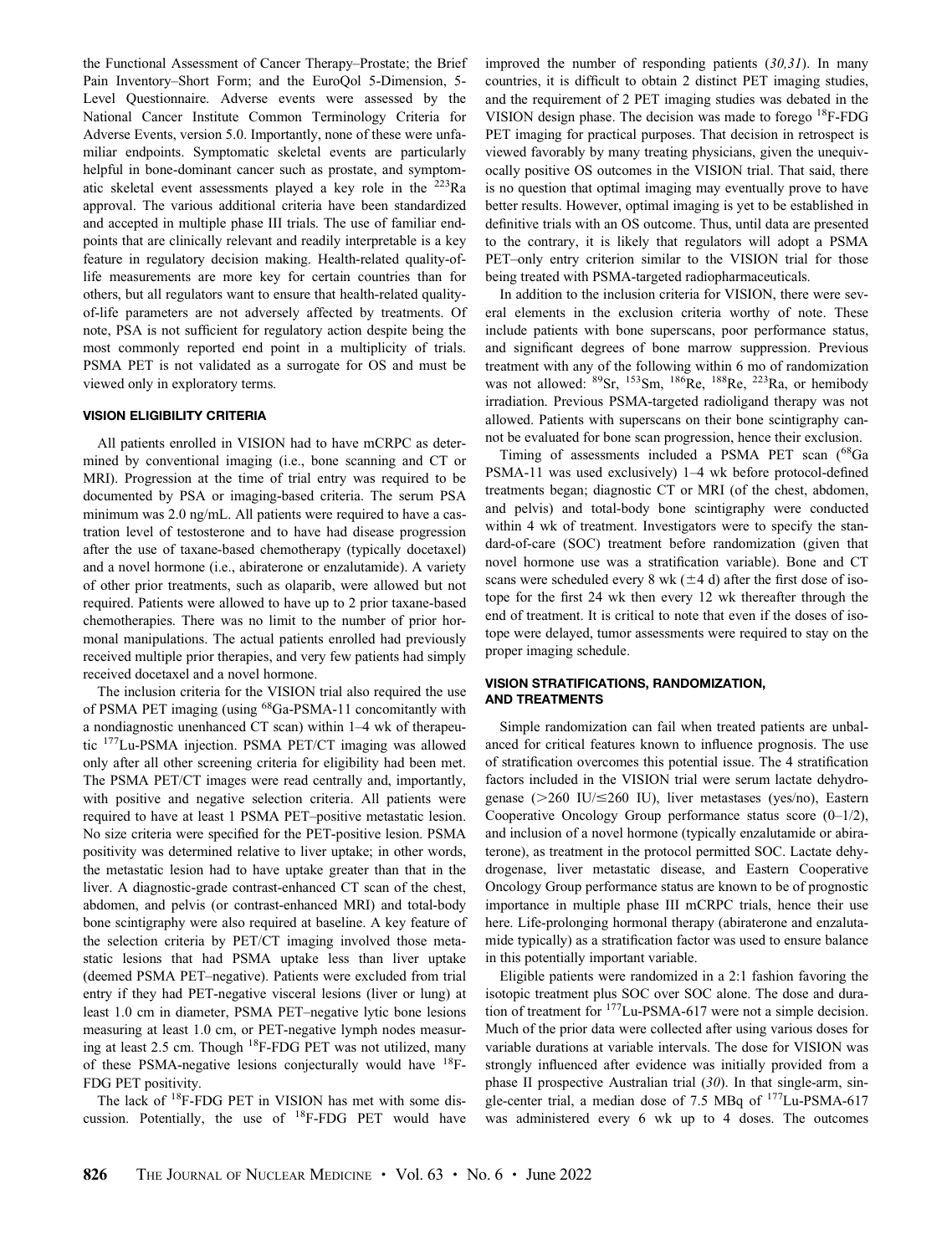demonstrated clear efficacy, with manageable toxicity. The VISION trial utilized a planned dosing schema of 7.4 MBq (200 mCi) per dose (fixed dosing being easier to manage logistically than a weight-based dose) given for a planned 4 cycles. However, clinicians at their discretion could administer up to 6 cycles. The criteria for administering 6 cycles included an assessment of response (radiologic and PSA) and clinical benefit after the fourth dose. In addition, the patient should have had residual disease on CT with contrast, MRI, or bone scanning and have shown good tolerance to the prior 177Lu-PSMA-617 treatments. The use of 6 cycles of therapy was controversial to some given the lack of efficacy or safety data in prior trials.

The control group to be utilized in VISION generated considerable discussion at the time of the design. Should an SOC be specified? Should there be an SOC with or without 177Lu-PSMA-617 or an SOC versus 177Lu-PSMA-617? Should chemotherapy be given in the control group? What about 223Ra-dichloride? Was it ethical to allow additional hormonal therapy after prior hormonal therapy had initially failed to control the disease? What control treatment would be acceptable for both clinicians and patients?

A key decision point was to require 1 taxane treatment but allow up to 2 prior taxane treatments in the inclusion criteria. Second-line taxane chemotherapy with cabazitaxel was known to be life-prolonging, but nothing had ever been shown to prolong survival after 2 prior chemotherapies. Thus, every patient who wanted to receive 2 lines of chemotherapy could receive those therapies and still be eligible, unlike the TheraP trial  $(31)$  $(31)$  $(31)$ . There is no effective third-line chemotherapy, thus rendering moot a decision about mandating third-line chemotherapy in the control group. Also, from a practical perspective, most mCRPC patients never receive 2 chemotherapies before they succumb to the disease. In fact, many patients never receive any chemotherapy before they die ([32](#page-6-0)). Prostate cancer patient are often chemotherapy-averse, in part because of their advanced age. Thus, to require patients in the control arm to receive a therapy that in real-world settings is not typically utilized seemed inappropriate.

Some data suggested that PSMA expression could be upregulated by the use of hormonal agents such as enzalutamide. Thus, the combination of a novel hormonal agent and the PSMAtargeted agent could potentially have synergistic implications, and novel hormonal agents were allowed as part of SOC. Such synergism had not been proven in clinical trials. In addition, there were no known adverse interactions regarding novel hormones and <sup>177</sup>Lu-PSMA-617. Taken together, the use of SOC with or without 177Lu-PSMA-617 was deemed the optimal design. This mirrors the use of SOC with or without <sup>223</sup>Ra-dichloride in the phase III ALSYMPCA trial. ALSYMPCA clearly met with regulatory success. Steroids, bisphosphonates, and other bone-health agents, as well as external-beam radiation, were allowed as part of SOC in the final VISION design. Chemotherapy as an SOC was excluded, not only because patients could receive 1 or 2 taxane-based chemotherapies before protocol treatment if they so desired but also because combining 177Lu-PSMA-617 with chemotherapy was not known to be safe. Similar safety concerns excluded use of 223Radichloride or poly(adenosine diphosphate ribose) polymerase inhibitors such as olaparib.

No crossover from the control group to the isotopic group was planned, but after the trial reported positive results, those in the control group meeting eligibility criteria were allowed to receive <sup>177</sup>Lu-PSMA-617 in a compassionate-use manner. Few patients were eligible for this compassionate use.

#### VISION STATISTICAL ANALYSIS PLAN

The statistical analysis plan was originally conceived to be an assessment of OS with 750 patients. The median survival in the control group was estimated to be 10 mo. The experimental group was projected to have a median OS of 13.7 mo (thus generating a hazard ratio [HR] of 0.7306 after 489 events). The trial originally had 2 interim analyses for OS, and rPFS was a secondary endpoint. The statistical plan had 90% power and a 1-sided type 1 error rate of 0.025. A stratified Cox proportional hazards regression model was planned for OS analysis, with a single covariate for randomized treatment and stratification for the 4 variables noted above.

The statistical analysis plan was later revised (effective March 2019) with FDA assent because of high levels of dropout in the control arm at selected sites. At that time, to overcome concerns regarding clinical trial conduct at these locations, certain clinical trial sites were closed to further accrual and additional site-education procedures were implemented at the remaining sites. The control group discontinuation rate was 56% (47/84 patients) before the March 2019 revisions and 16.3% afterward. This rate clearly indicates the importance of the site-culling and education efforts. Of the sites closed to accrual, all site principal investigators were nuclear medicine–focused and had suboptimal multidisciplinary care systems. One of the key missives in the trial site educational enhancements was to incorporate multidisciplinary care for each patient. Multidisciplinary care is optimal for VISION-type patients given the multiplicity of potential complications in caring for those with far-advanced prostate cancer.

The statistical analysis plan invoked after March 2019 assessed both rPFS and OS as coprimary endpoints and allowed for different populations for OS and rPFS assessments given that patients with poor follow-up were not expected to have timely radiographic assessments. Only patients enrolled after March 9, 2019, were assessed for rPFS ( $n = 557$ ). The estimated sample size was increased to 814. After revisions, the OS assumptions were unchanged (median, 10 and 13.7 mo). The median rPFS assumptions were 4 and 6 mo for the control and experimental arms, respectively. The overall significance level for the trial was 0.025 (1-sided), allocated between the 2 coprimary endpoints. This approach provided the trial with 84% power to detect an HR of 0.67 for rPFS at a 1-sided significance level of 0.004, after 364 events, and also provided the trial with 90% power to detect an HR of 0.73 for OS at a 1-sided significance level of 0.025. The analysis of OS was to occur after 508 deaths. If both rPFS and OS were positive, sequential testing on key secondary endpoints could occur (time to symptomatic skeletal events, RECIST 1.1 response rate, and disease control rate by RECIST 1.1).

#### VISION PATIENT CHARACTERISTICS

In total, 1,179 patients were screened, and 1,003 (85.1%) had a 68Ga-PSMA-11 PET/CT scan meeting the study-eligibility definition. Of the 1,003 patients, 954 (95.1%) had at least 1 PSMA-positive metastatic lesion, and 87 (8.7%) had at least 1 PSMA-negative metastatic lesion that excluded them from the VISION trial. The eligibility criteria for PSMA imaging were not met in 126 of the 1,003 patients (12.6%), either because there was no PSMA-positive lesions or there was at least 1 exclusionary PSMA-negative lesion. Thus, 869 patients of those scanned with PSMA PET/CT (86.6%) qualified for the study. Eight patients had missing PSMA results and could not be classified. The fact that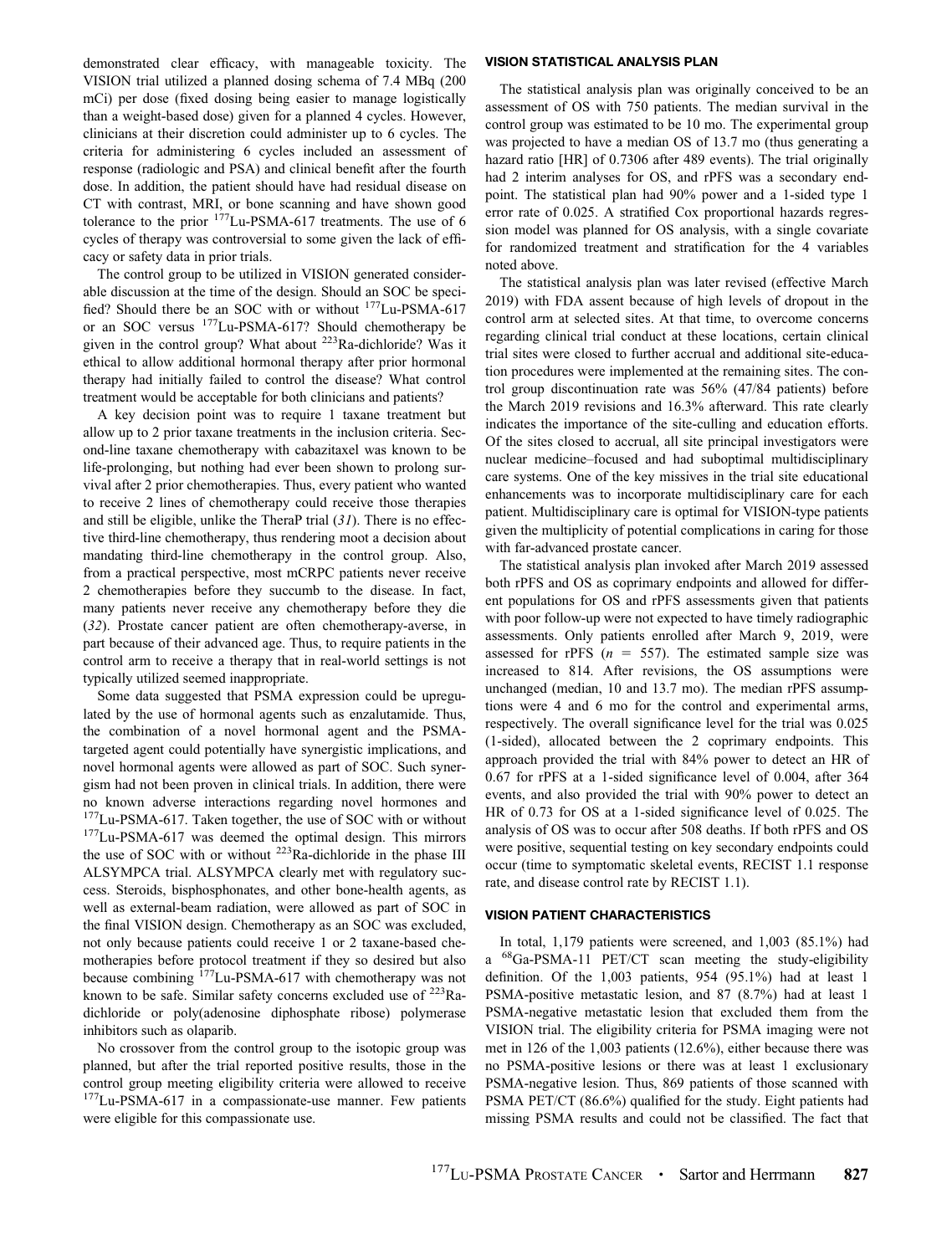nearly 87% of the scanned patients qualified for the study was somewhat surprising and indicates a high level of leniency in determining who was eligible for the study. In the TheraP Australian randomized phase II study, only 68.7% of scanned patients met the criteria for enrollment ([31](#page-6-0)). The TheraP group used a double-PET strategy, with both PSMA PET/CT and <sup>18</sup>F-FDG PET/ CT in the selection criteria.

In total, 831 patients were actually randomized in the VISION trial. Prior treatments were extensively used before the protocol therapy was applied. Of the 831 randomized patients, 342 (41.2%) had received 2 taxane-based chemotherapies (all, of course, had received at least one, as this was an inclusion criterion), and 406 (48.7%) had received 2 or more novel hormonal agents (typically abiraterone and enzalutamide). Use of these agents was well balanced between arms. Median PSA was 74.6 ng/mL in the SOC arm and 77.5 ng/mL in the SOC-plus-isotopic arm. The median time since diagnosis was 7.0 and 7.3 y in the SOC and experimental arms, respectively. Bone metastases were present in 91.4% of SOC patients and 91.5% of experimentally treated patients. Liver metastases were annotated in 13.6% and 11.4% of the randomized patients, respectively.

## VISION RESULTS

The median follow-up was 20.9 mo. The endpoints of VISION were well discussed in the primary article  $(1)$  $(1)$  $(1)$ . The OS was clearly positive, with an HR of 0.62 (95% CI, 0.52–0.74;  $P < 0.001$ ). Median survival was 11.3 mo in the SOC arm and 15.3 mo in the SOC–plus– $177$ Lu-PSMA-617 arm. Of the 831 (63.8%) patients, 530 died at the time of the VISION OS analysis, indicating a sufficiently mature trial. For rPFS, the median in the SOC arm was 3.4 mo, versus 8.7 mo in the SOC–plus–177Lu-PSMA-617 arm (HR, 0.40; 99.2% CI, 0.29–0.57;  $P < 0.001$ ). A sensitivity analysis of the rPFS population for OS  $(n = 581)$  yielded an HR of 0.63 for OS (95% CI, 0.51–0.79). Some have pointed out that the VISION trial likely would have been positive even without PSMA PET/CT selection given the strong HRs and CIs. Analysis of various appropriately powered subsets all revealed positive trends for rPFS and OS. Patients with liver metastases are a special case in which the HR CIs overlapped 1.0 (HR, 0.87; 95% CI, 0.53–1.43), but the subset was clearly underpowered given the small percentage of patients enrolled who had a liver metastasis.

All secondary endpoints analyzed to date have also been positive. Time to symptomatic skeletal events or death was improved by the isotopic treatment (11.5 vs. 6.8 mo; HR, 0.50; 95% CI, 0.40–0.62;  $P < 0.001$ ). RECIST complete response rate by independent central review (among 248 patients with measurable disease at baseline) was 9.2% in the experimental group and 0.0% in the SOC group. Partial responses were annotated in 41.8% of the isotopic-plus-SOC group and 9.2% of the SOC-alone group. Complete-plus-partial responses were 51% versus 9.2%, an impressively high complete response plus partial response rate compared with other mCRPC trials. The CARD trial, similarly conducted on patients progressing after both docetaxel and a novel hormone, reported a RECIST complete response plus partial response of 37.0% for cabazitaxel ([17](#page-6-0)). Abiraterone reported a RECIST complete response plus partial response of 14% in the COU-301 trial (postdocetaxel mCRPC) ([12](#page-6-0)). PSA responses of at least 50% (confirmed) were found in 46.0% in the experimental arm and 7.1% of the SOC-alone arm. For comparison's sake, in the CARD trial, 35.7% of cabazitaxel patients had a confirmed PSA decline of at least 50%, and 29% of abiraterone patients had a confirmed PSA decline of at least 50%. It is hard to find trials comparable to VISION given the extensive prior treatments administered to these patients. Regardless, the data from these very heavily pretreated patients compare favorably with other postdocetaxel trials on mCRPC.

Health-related quality-of-life (total score for Functional Assessment of Cancer Therapy–Prostate) and pain assessments (pain intensity on Brief Pain Inventory–Short Form) both favor the use of 177Lu-PSMA-617 plus SOC versus SOC alone. The time to deterioration of the Functional Assessment of Cancer Therapy– Prostate total score was 5.7 versus 2.2 mo (HR, 0.54; 95% CI, 0.45–0.66). The time to pain deterioration was 5.9 versus 2.2 mo (HR, 0.52; 95% CI, 0.43–0.63). These patient-centric reports confirm the clinical relevance of the VISION findings. Both OS and health-related quality of life were improved in those treated with 177Lu-PSMA-617 plus SOC.

Treatment-emergent adverse events (Common Terminology Criteria for Adverse Events, version 5.0) were assessed in VISION for an unequal duration when comparing the 2 arms (7.56 mo in the experimental arm vs. 2.07 mo for SOC). An unequal duration of follow-up is known to influence the frequency of adverse events. Some investigators advocate that adverse event rates be corrected for the duration of observation (events per month). The most common adverse events reported in the isotopic arm were fatigue (43.1%), dry mouth (38.8%), nausea (35.3%), anemia (31.8%), and back pain (23.4%). All except dry mouth are potentially disease-related, but there is no doubt that rates were higher in the experimental arm. The control group rates were fatigue (22.9%), dry mouth (0.5%), nausea (16.6%), anemia (13.2%), and back pain (14.6%). Adverse events leading to a reduction in  $^{177}$ Lu dosing were present in 5.7% of patients. Adverse events that led to discontinuation of 177Lu dosing were present in 11.9% of patients. This side effect profile was anticipated given the prior experience with the agent.

## LIMITATIONS

The use of <sup>177</sup>Lu-PSMA-617 plus SOC compared favorably with SOC at all endpoints. There is no doubt that these patients with far-advanced disease and few choices benefited from the experimental treatment. That said, there is much we do not know. What are the optimal PSMA PET criteria for selection of patients? Do patients with low-SUV lesions respond less favorably than those with high-SUV lesions? Although PSMA PET criteria are debatable, these authors favor keeping the PSMA PET/CT in order to exclude patients unlikely to respond. All patients were planned to have 4 cycles of therapy, and up to 6 were allowed. No PSMA retreatments were allowed. What if there is disease progression during the first 2 or 3 cycles of therapy? Should more be given? Is PSA a reliable marker of response or progression? What about patients with clear pain relief but no PSA decline? Do we give more drug? When should therapies be stopped? How many doses of isotope are optimal? What is the optimal dose of the isotope? What is the optimal frequency of administration? Should we be using PSMA PET/CT as a response criterion? What if the PSMA PET reveals no more disease after 2 cycles? Do we need to give more therapy? What about earlier phases of disease? What is the role of SOC (if any) when given in combination with <sup>177</sup>Lu-PSMA-617? Is there a meaningful and clinically relevant